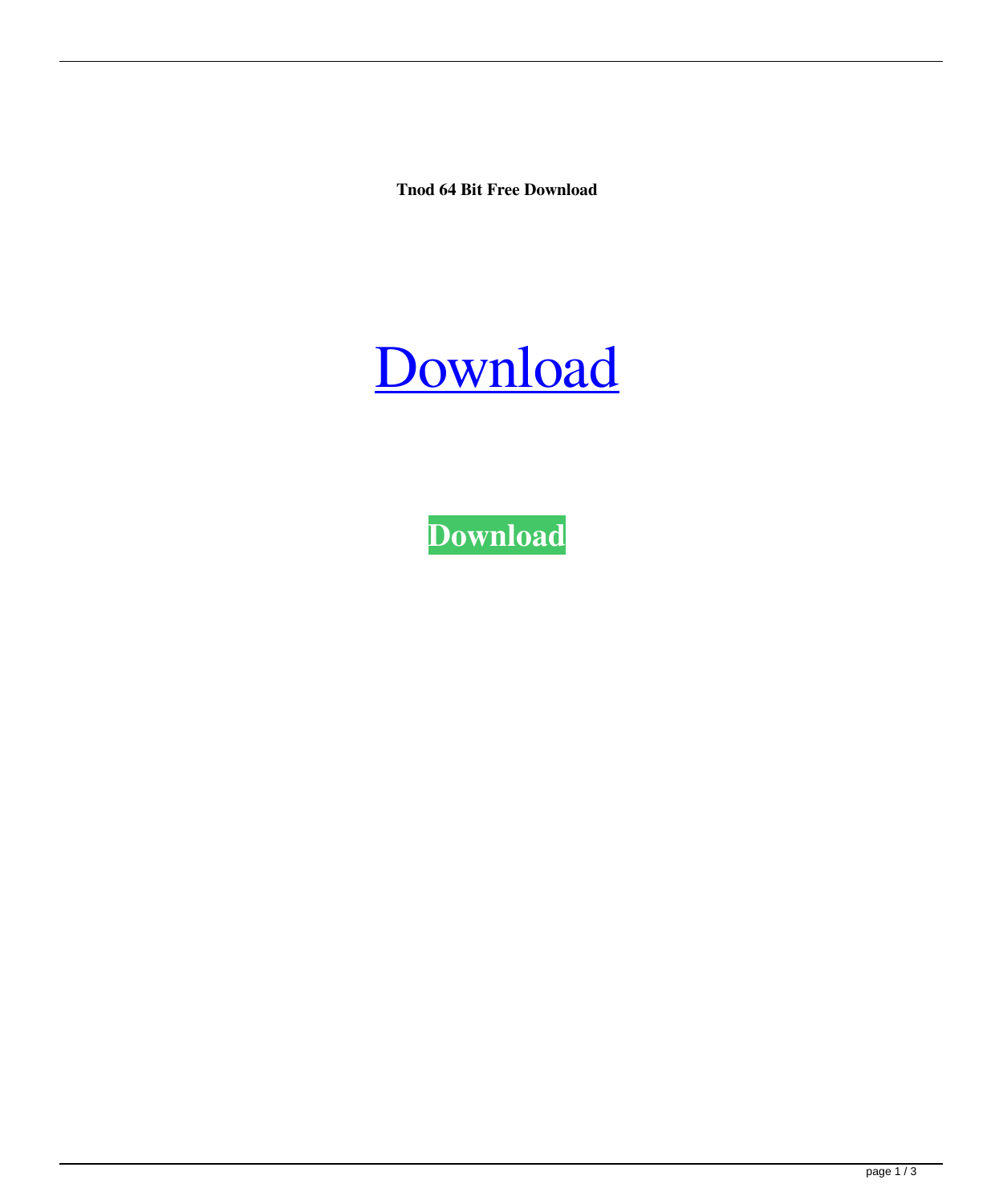Category:Internet Explorer Category:Password managersDeutsche Welle daily news. 27 june 2019. A German reporter speaking to members of the pro-Russian rebel militia in the eastern Ukrainian city of Donetsk on June 26, 2019. A reporter for Deutsche Welle television station in Berlin died on June 26 in eastern Ukraine, following a car accident in the Donbas region, the TV station said. The car had been reporting on the conflict in eastern Ukraine when it lost control and plunged off a steep, rocky hillside. It was unknown what the fatal accident may have been caused by. Russian-backed separatists, who control the eastern region of the country, said the reporter had been killed by a mortar shell. Ukrainian authorities said it was not an intentional act. The broadcaster said in a statement on its website that the news had been dedicated to the reporter's wife. The company offered its deepest condolences to the bereaved family. The majority of the Donetsk region is under the control of pro-Russian rebels who fought a war with the government in Kiev that started in 2014. Kiev and Western countries say that Russia is backing the separatists, while Moscow denies this. Moscow-leaning President Vladimir Putin said on June 25 that it was important for Ukraine to move to a "common state" and hold early presidential elections in accordance with the Ukrainian constitution. The president said that Russia would not take any "provocative actions" in response to his call. According to a poll conducted by the German magazine Der Spiegel on June 26, 62 percent of Germans do not want to see a return of the Russian language in the former Soviet state. Several hundred pro-Russian demonstrators gathered in the capital, Kiev, to protest outside the building of the Ukrainian parliament on June 26, demanding that Ukraine should stop fighting in the east of the country and give autonomy to the east. "We do not want any war, we do not want to live on the brink of a war," said protestor Oleksandr Vyun. The country has been in conflict since 2014 when Russian-backed rebels launched an armed separatist insurgency in eastern Ukraine. According to the UN, at least 9,000 people have been killed since then. There are about 9,000 troops in Ukraine's armed forces, most of them in the country's eastern Donetsk and Luhansk regions